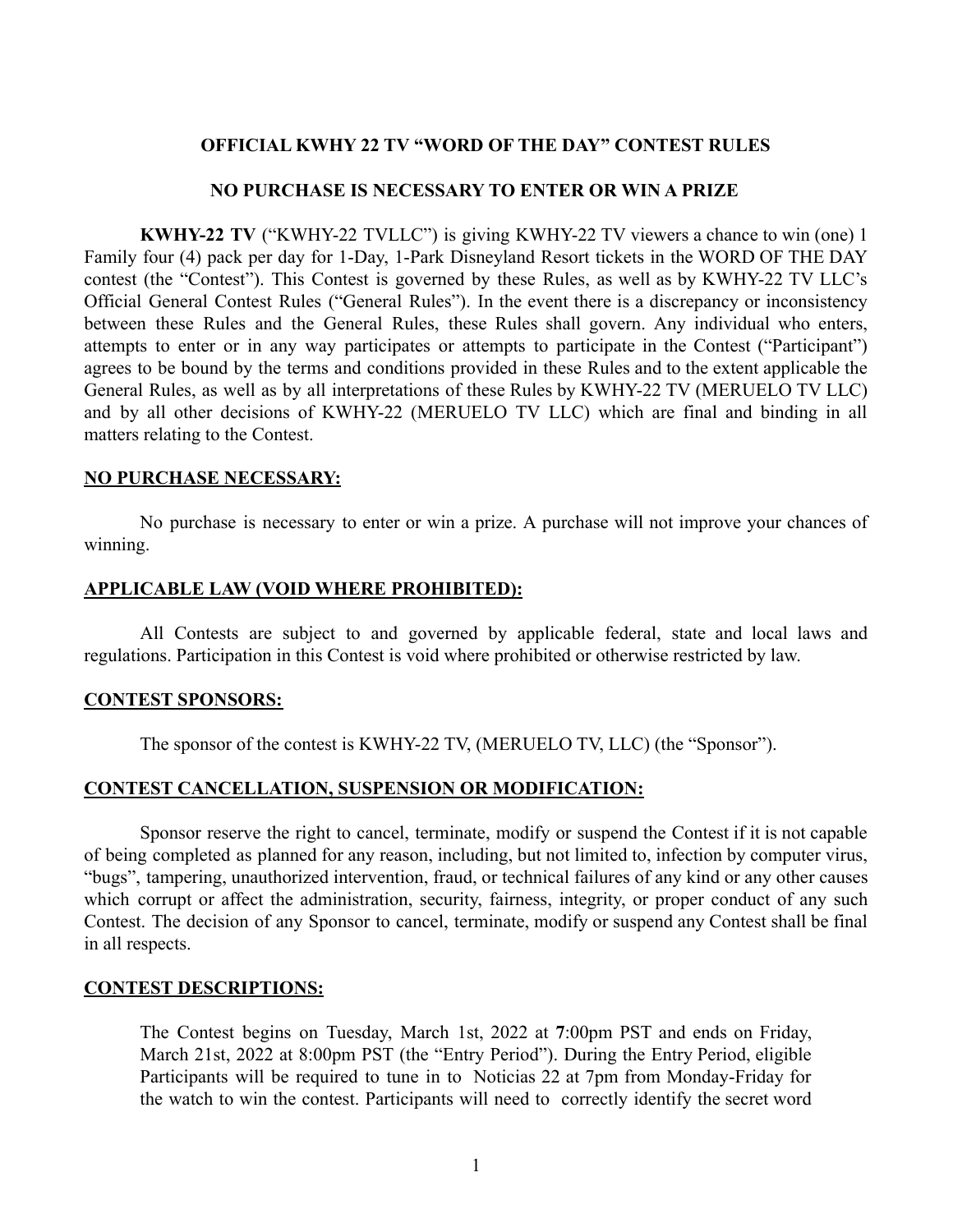of the day and call in to (818)-238-6683 to leave their first and last name, their phone number and the secret word that was given out during Noticias 22. One (1) daily randomly chosen winner from all eligible entries will be awarded the prize.

## **ELIGIBILITY:**

**Geographical, Age and Parental Consent Requirements:** The Contest is open to the legal United States residents of the state of California who are at least 18 years of age or older at time of entry (unless otherwise specified). Sponsors reserve the right to refuse to award a prize to or on behalf of a minor.

**Contest Entity and Immediate Family Member Ineligibility:** The officers, directors, employees, contractors, and agents of KWHY-22 TV (MERUELO TV, LLC), Meruelo Group, any other Sponsor(s) and any entity involved in the sponsorship, development, production, implementation and distribution of any Contest as well as their respective parents, affiliates, divisions, subsidiaries and successor companies (collectively the "Contest Entities''), and their immediate family members (and those living in the same household, whether or not related), are prohibited from participating in any Contest and do not qualify as Participants. "Immediate family members'' shall include spouses, siblings, parents, children, grandparents, and grandchildren, whether as "in-laws", or by current or past marriage, remarriage, adoption, cohabitation or other familial extension.

**Past Prize Winners:** Participants who have won a KWHY-22 TV Contest in the last thirty (30) days or who have won prizes valued over \$600 in the last twelve (12) months are ineligible.

**Employer Restrictions:** Participant is solely responsible for reviewing and understanding Participant's employer's policies regarding Participant's eligibility to participate in contests. Participants may be disqualified from entering into this Contest or receiving prizes if the Participant is participating in this Contest in violation of their employer's policies.

**Entries Are the Sole and Exclusive Property of Sponsors:** All Contest entries and/or related submissions become the sole and exclusive property of the Sponsors upon transmission. Contest entries will not be returned and may be used by any Contest Entity for any purpose whatsoever related to any Contest, without additional compensation to the participant or any other individual or entity.

**Disclaimer of Responsibility for Entries:** Sponsors are not responsible for problems with Contest entries, including but not limited to, entries which are lost, late, misdirected, damaged, incomplete, illegible, or cannot be completed due to electronic or technical difficulties, even if the problem is the result of the sole or partial negligence of Sponsors.

**False Fraudulent or Deceptive Entries or Acts:** Participants who, in the view of Sponsors, provide false, fraudulent or deceptive entries or who engage in false, fraudulent or deceptive acts in connection with the Contest will be disqualified and subject to criminal prosecution.

### **PARTICIPATION PROBLEM DISCLAIMER:**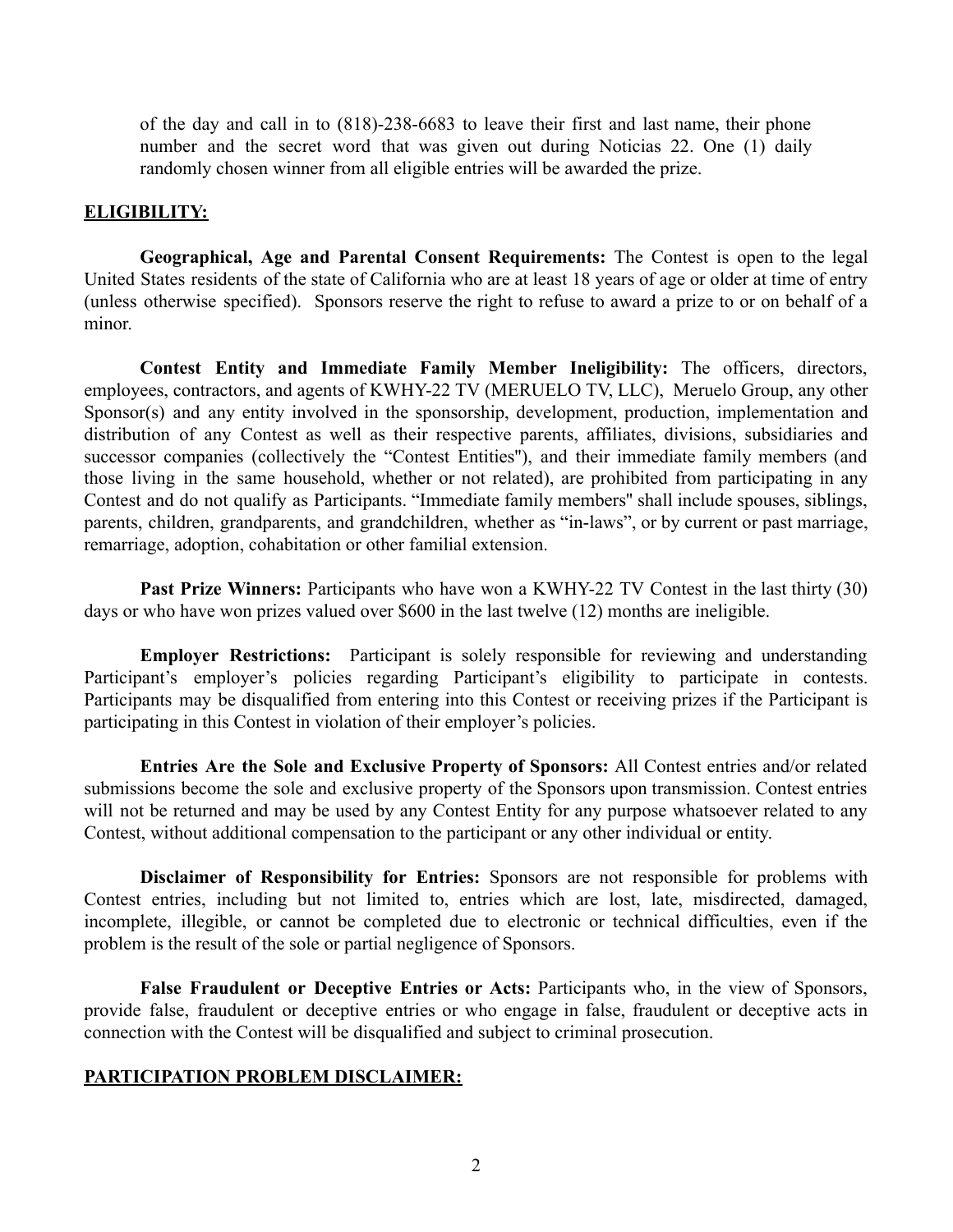Even if alleged to be caused by the sole or partial negligence of the Sponsors, the Sponsors are not responsible for any problems which affect or result from participation or attempted participation in the Contest. This includes but, is not limited to, the following problems:

- 1. Incorrect, incomplete or inaccurate entry information;
- 2. Human errors;
- 3. Phone service failure, Failures, omissions, interruptions, deletions or defects of any wireless network, telephone network, internet service, computer systems, servers, utility providers, or software;
- 4. Inability to send a text-message; email or register online.
- 5. Identity theft;
- 6. Tampering, destruction or unauthorized access to, or alteration of, entries or computer data;
- 7. Network hackers or other unauthorized access to Sponsors' computer network;
- 8. Data that is processed late or incorrectly or is incomplete or lost due to wireless network, telephone network, computer or electronic malfunction or traffic congestion on wireless or telephone networks;
- 9. Printing errors;
- 10. Equipment malfunctions; and disrupted/disconnected calls on hold.
- 11. Late, misdirected, lost, misplaced, illegible, mutilated or postage-due entries.

### **PRIZES:**

Each confirmed winner will be contacted by KWHY-TV 22 directly. They will be required to provide the legal paperwork, Name, Address, IRS 1099 and Social Security number. Upon receipt of the required paperwork, the winner will be awarded with four (one) 1 Family (4) Pack per day 1-Day, 1-Park per day Disneyland Resort Tickets good for admission to Disneyland Park or Disney California Adventure Park, but not both Parks. – **Retail Value: \$656.00 USD (\$164.00 per ticket).** There will be fifteen (15) total winner(s).

Participation in this Contest by phone/mobile phone means that you understand that you may be contacted by the company/sponsor of this contest, including notifying you if you are a potential winner in this Contest, which will be subject to the charges pursuant to your carrier's rate plan.

No transfer, assignment or substitution of a prize is permitted, except Sponsors reserve the right to substitute a prize for an item of equal or greater value in the event an advertised prize is unavailable.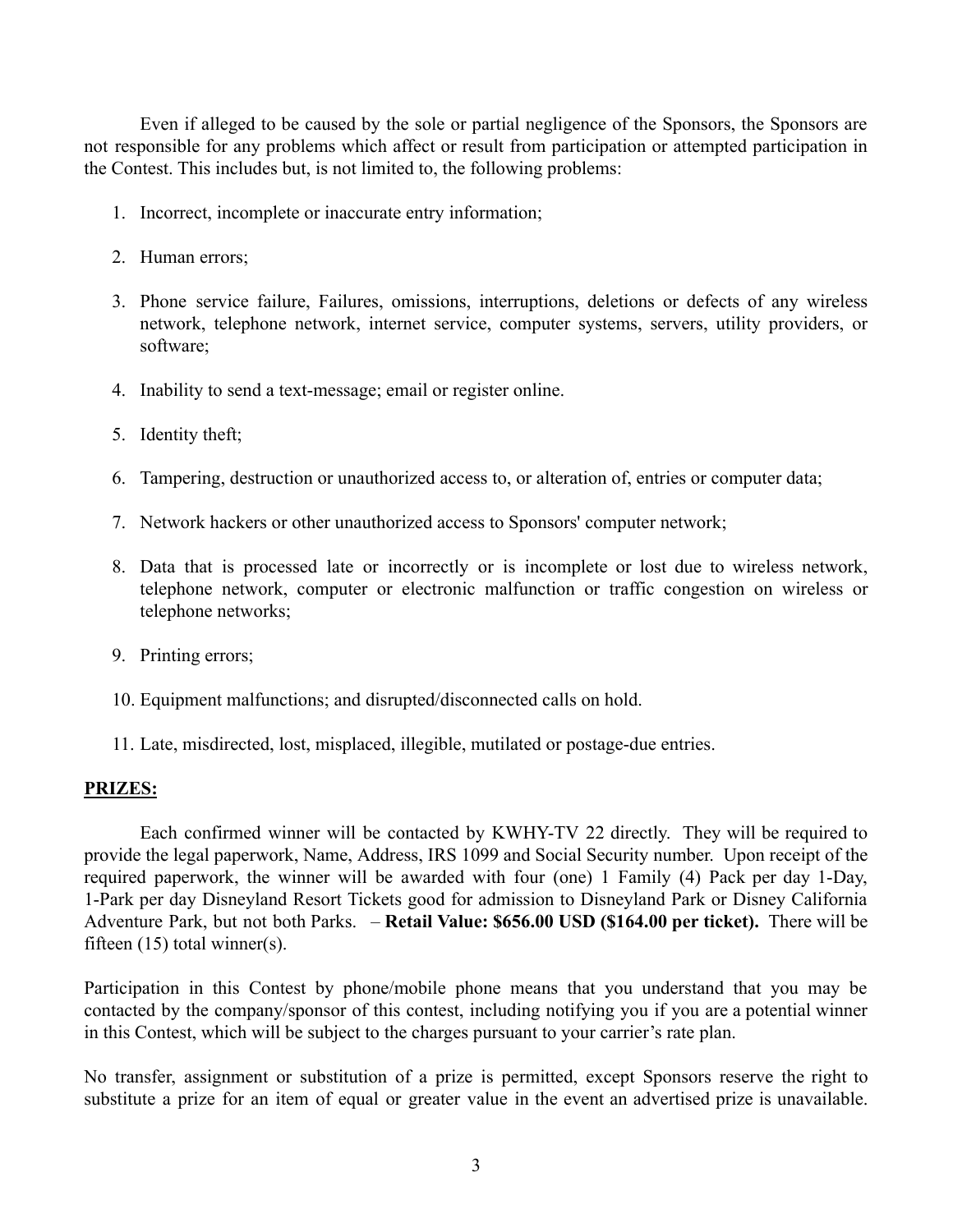Any difference between the actual value and the approximate retail value of any prize will not be awarded. No substitution or cash equivalent will be made.

Sponsor is not responsible for cancellations or delays in travel or parking to KWHY-22 TV offices to submit and complete required paperwork to receive prizing. Sponsor has no obligation to reimburse, refund or otherwise substitute prize awarded.

Sponsors are not responsible for any cancellation or rescheduling of the performance for any reason.

## **TAXES:**

The Participant prize-winner is solely responsible for determining and paying all federal, state and local taxes (including any sales taxes). Any person winning over \$600 in prizes during any one year period will receive an IRS Form 1099 at the end of the calendar year, and a copy of such form will be filed with the IRS.

## **ODDS OF WINNING:**

Odds of winning Sweepstakes depend on the number of eligible and correct entries received.

## **HOW TO CLAIM A PRIZE:**

**Claiming the Prize:** The Participant prize-winner must pick up their prize at KWHY-22 TV's business offices located at 2600 W. Olive Ave, Suite 800, Burbank, CA, 91505. The confirmed contest winner will be contacted with instructions on claiming prize. Prizing will arrive 8 weeks from the date that all paperwork has been received. The Sponsors have the right in their sole discretion to mail the prize to the winner. Where this occurs, the winner will initially be sent the required releases and prize claim forms along. Failure by the winner to return completed forms within five (5) business days of receipt of the forms may lead to forfeiture of the prize. Additionally, in the event the prize (check) is mailed to the winner, the winner assumes the risk of the prize safe and timely arrival.

**Prerequisites to Prize Award:** Prior to being awarded a prize, winners are required to provide: (1) a valid government-issued photo identification depicting proof of age (18 and over) and (2) a valid taxpayer identification number or social security number. The social security number will be used for tax-reporting purposes. Sponsors reserve the right to deny awarding the prize if the winner fails to provide satisfactory identification, as determined in the Sponsors' sole discretion.

Winner(s) are required to execute an Affidavit of Eligibility, Release of Liability, Indemnification and Publicity Release Agreement and a completed IRS W-9 form before any prize is awarded. By entering the Contest, Participant agrees to execute these documents if selected as a winner. Except where prohibited by law, failure to execute any of these documents or comply with any of these terms will result in forfeiture of the prize. All prizing over \$600 will show up on an IRS 1099 form.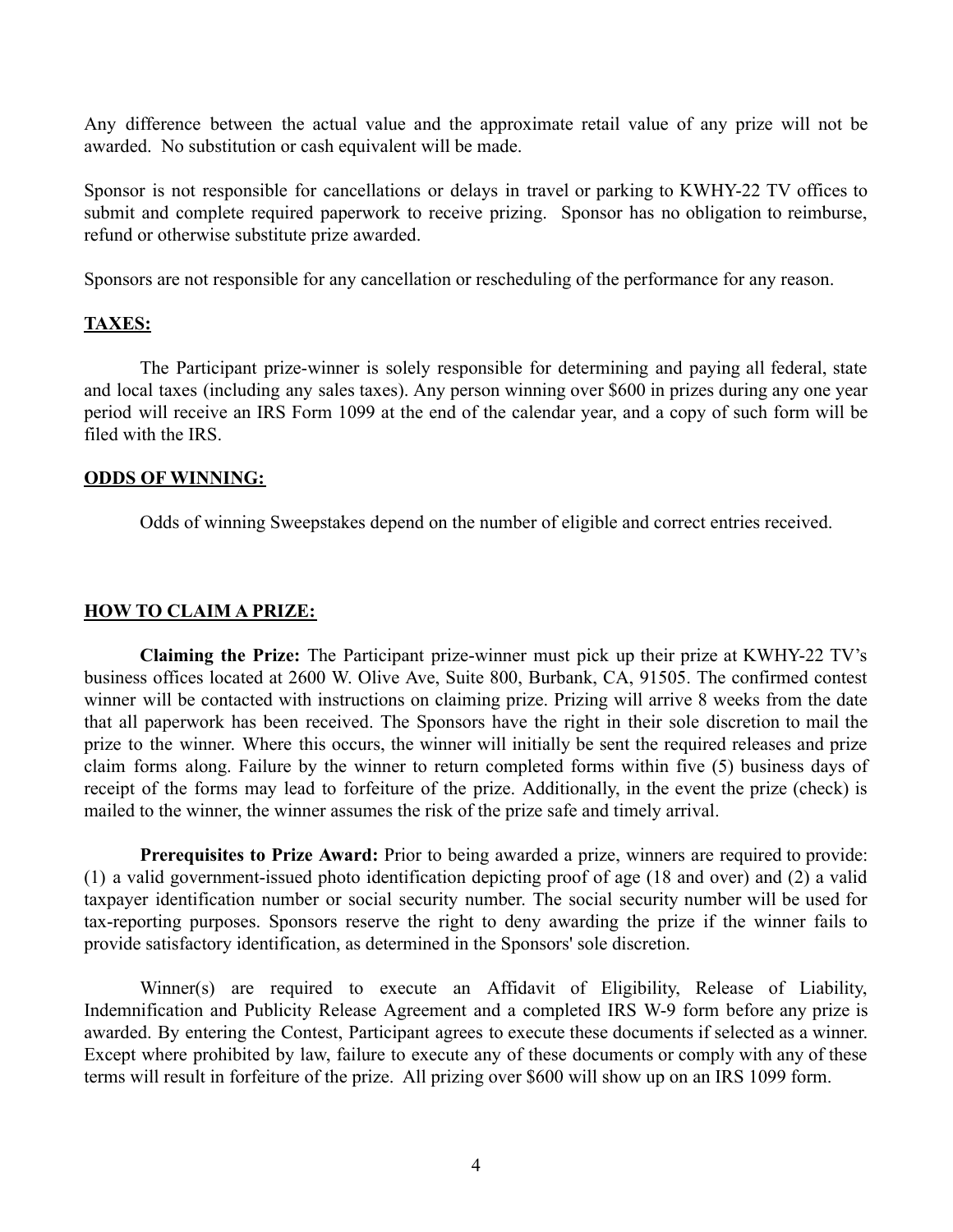**Prize Forfeiture:** Any winner who fails to pick up the prize within thirty (30) days from the date of winning for any reason, and fails to obtain an extension from KWHY-22 (MERUELO TV LLC), will forfeit the prize. KWHY-22 TVLLC reserves the right, in its sole discretion, to award unclaimed prizes to alternate contestants or not to award the unclaimed prizes.

**Additional Costs:** Any costs relating to the prizes are the sole responsibility of the winner.

# **WARRANTIES AND REPRESENTATIONS**:

By entering and participating in the Contest, and in consideration thereof, each Participant individually warrants and represents to Sponsors that they: (i) meet the residency and age requirements at the time of entry; (ii) will be bound by these Rules and the General Rules, and by all applicable laws and regulations, and the decisions of the Sponsors; and (iii) waive any rights to claim ambiguity with respect to these Rules and the General Rules.

# **RELEASE OF LIABILITY AND INDEMNIFICATION:**

As consideration for entering the Contest, all Participants agree to **RELEASE, DISCHARGE AND COVENANT NOT TO SUE** KWHY-22 (MERUELO TV LLC), Meruelo Group, and each of their respective parent, subsidiary, and affiliated companies and each of their respective direct and indirect affiliates, divisions, parent and subsidiary companies, officers, employees, disc-jockeys, on-air personalities, shareholders, representatives, managers, members, directors, owners, agents, insurers, attorneys, predecessors, successors, and assigns thereof (collectively, the "Released Parties"), from and against all claims, damages, charges, injuries, losses, proceedings, suits, actions (including but not limited to tort actions, product liability actions, wrongful death actions, warranty actions, breach of contract actions, privacy and defamation actions, misappropriation of likeness actions, identity theft, loss of consortium claims), expenses and attorney fees that they or anyone on their behalf (including but not limited to their heirs, representatives or next of kin) have or might have for any death, injury, damage or claimed injury or damage arising out of, involving or relating to their participation in the Contest, including, but not limited to, any claim that the act or omission complained of was **caused in whole or in part by the strict liability or negligence in any form of the Released Parties**.

Additionally, as consideration for entering the Contest, all Participants agree to **INDEMNIFY, HOLD HARMLESS, AND DEFEND** the Released Parties in any action or proceeding from and against all claims, damages, charges, injuries, losses, proceedings, suits, actions (including but not limited to tort actions, product liability actions, wrongful death actions, warranty actions, breach of contract actions, privacy and defamation actions, misappropriation of likeness actions, identity theft, loss of consortium claims), expenses and attorney fees that they or anyone on their behalf (including but not limited to their heirs, representatives or next of kin) have or might have for any death, injury, damage or claimed injury or damage arising out of, involving or relating to their participation in the Contest or for their failure to comply with the terms of the above release provision. This agreement to indemnify, hold harmless and defend applies even if the act or omission complained of was allegedly **caused in whole or in part by the strict liability or negligence in any form of the Released Parties**.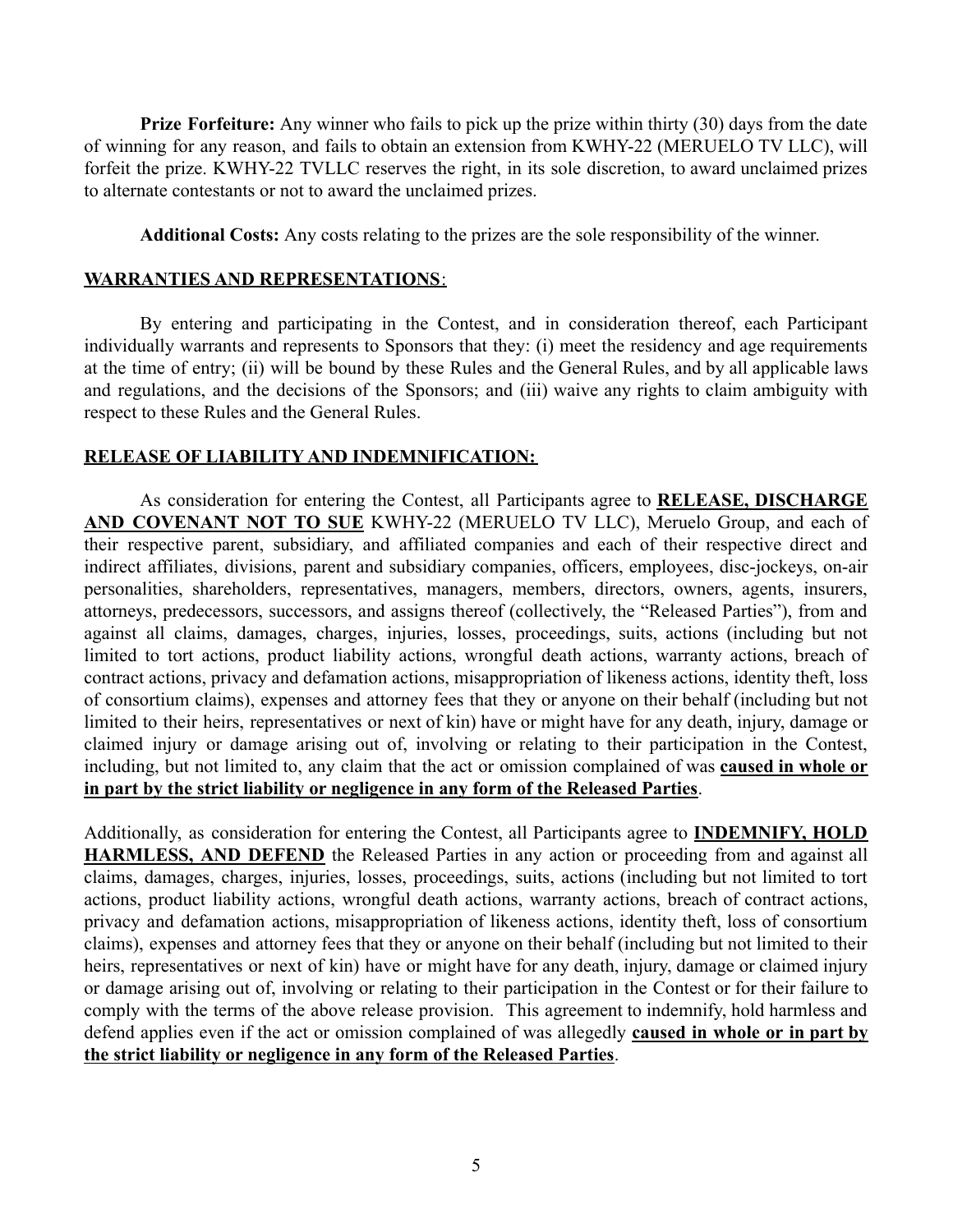**Furthermore, Participant expressly waives and relinquishes all rights and benefits afforded by Section 1542 of the Civil Code of the State of California, and do so understanding and acknowledging the significance and consequence of such specific waiver of Section 1542. Section 1542 of the Civil Code of the State of California states:**

**"A general release does not extend to claims which the creditor does not know or suspect to exist in his favor at the time of executing the release, which if known by him must have materially affected his settlement with the debtor."**

**Thus, notwithstanding the provisions of Section 1542, and for the purpose of implementing a full and complete release and discharge of the Released Parties, Participant expressly acknowledges that this release is intended to include, in its effect, without limitation, all claims which Participant does not know or suspect to exist in Participant's favor at the time of execution hereof, and that this release contemplates the extinguishment of any such claim or claims. Participant acknowledges and agrees that this general release is specifically intended to be as broad and comprehensive as permitted by California law.**

## **PUBLICITY RELEASE:**

Unless prohibited by applicable law, Participant authorizes and irrevocably grants to KWHY-22 TV (MERUELO TV LLC) and the other Released Parties (as defined above) permission to, from time to time, reference and discuss Participant and their participation in the Contest on-air and/or on their website(s) in photographs, video recordings, digital images, audio recordings, as well as in publications, newsletters, news releases, other printed materials, and in materials made available on the Internet or in other media now known or hereafter developed for any purpose KWHY-22 TV (MERUELO TV LLC) and/or the Released Parties deem proper. Such reference and discussion may involve Participant's name and voice, and other personal/biographical material or their participation on-air.

### **DISQUALIFICATION:**

All participants agree to be bound by these Rules. Non-compliance with any of these Rules will result in disqualification and all privileges as a Participant will be immediately terminated. Sponsors, in their sole discretion, further reserve the right to disqualify any person for: (i) tampering with the entry process or the operation of the Contest; (ii) gaining an unfair advantage in participating in the Contest; (iii) obtaining winner status using false, fraudulent or deceptive means; or (iv) engaging in otherwise unsportsmanlike, disruptive, annoying, harassing, or threatening behavior. Participants who have won an KWHY-22 TV LLC Contest in the last thirty (30) days or who have won prizes valued over \$600 in the last twelve (12) months, or have won any Sponsor Cash contest in twelve (12) months within the current calendar year are ineligible and will result in disqualification.

> **CAUTION: ANY ATTEMPT BY ANY PARTICIPANT OR ANY OTHER INDIVIDUAL TO DELIBERATELY CIRCUMVENT, DISRUPT OR DAMAGE ORDINARY AND NORMAL OPERATION OF ANY CONTEST, TELEPHONE SYSTEMS OR WEB SITE, OR UNDERMINE THE LEGITIMATE OPERATION OF ANY CONTEST**